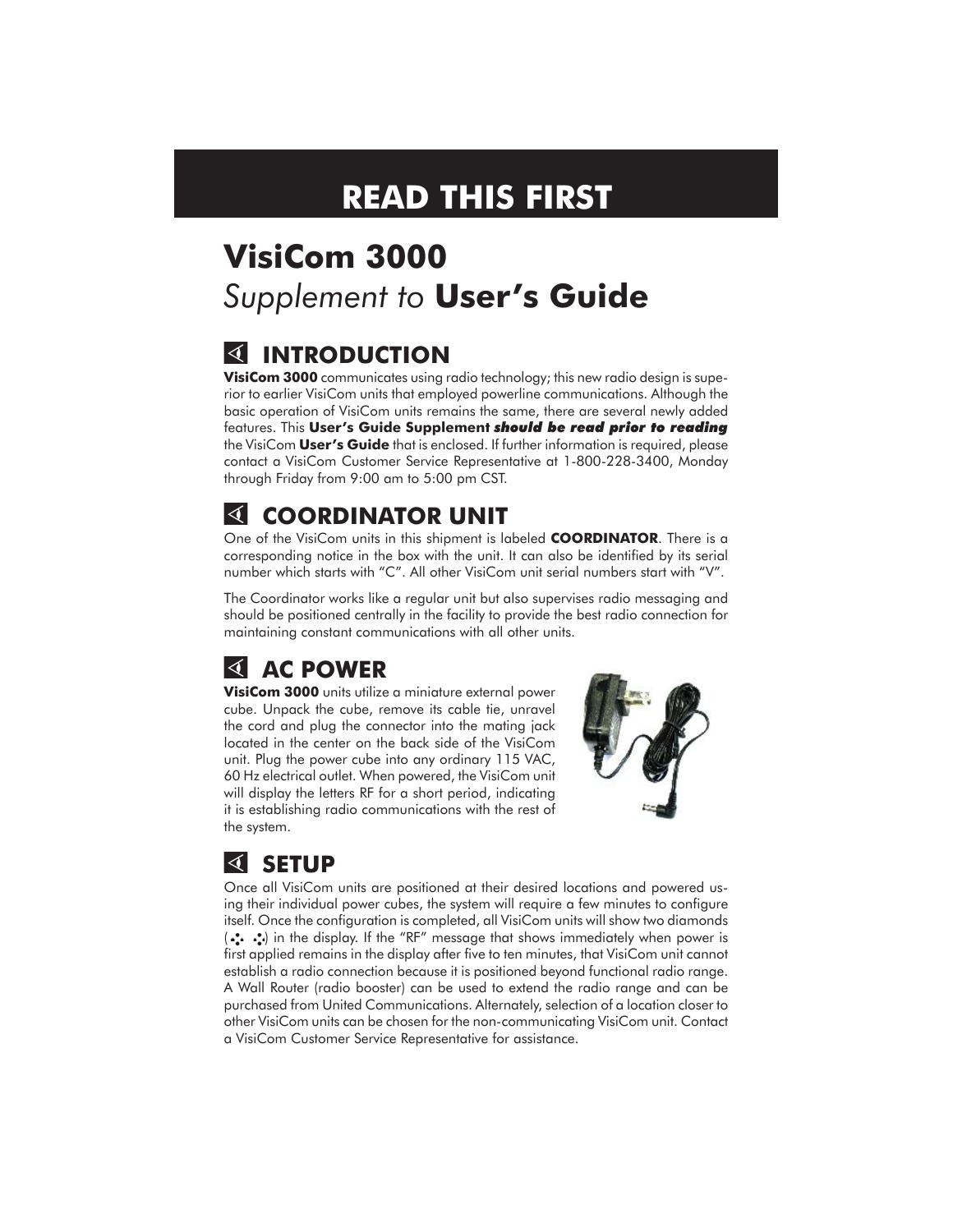## **CHOOSE ROOM LETTERS**

When you press a VisiCom **Person** button, the number of the button pressed automatically appears in the display of all VisiCom units in the practice. It is accompanied by a second character, a letter which indicates the room from which the page originated. Any single letter from A to Z can be programmed into each unit to designate the page origination location. The chosen letter will then automatically appear alongside the number of the pressed button. For example pressing **Person** button (<sup>3</sup>) on a VisiCom unit setup as location letter E will produce a "3E" display on all VisiComs. Program the desired room letter into each room unit by holding the **Room/+** button (in ), the second button from the top. After holding the button for two seconds, the alphabetic display will sequence from A to Z. Simply release the button when you reach the letter you want to assign to designate the room. If you accidentally bypass the desired letter, quickly move your finger to the **Timer/** button (**w**) to sequence in reverse. (**CAUTION:** Pressing the **Timer** button too long after using the **Room** button will invoke the VisiCom timer function...which can be cleared with the **Clear** button, if necessary.)

#### **YOU'RE READY TO PAGE**

Choose a number (1 to 8 for standard model units) for each staff person to be paged, for example, the doctor could be number one, the nurse number two, and so on. Just press the button for the person you want when in the room where you need them. It's just that simple to use VisiCom. If you press button 1 while in room C, the message "**1C**" appears throughout the practice. The doctor can then use the **Clear** button from wherever he might be to acknowledge and clear this call for him.

### **RECEPTION DESK**

Unless your order was otherwise specified, one of your VisiCom units is labeled **RECEPTION TRANSCEIVER** and is intended for use at the front desk for announcing patient arrivals and incoming phone calls. Press the numbered button for the person you wish to notify on either the **TOP** or **BOTTOM** row of buttons. Pressing a numbered button on the **TOP** row shows the number pressed with  $P_T$ , signifying a **PaT**ient has arrived for that staff person. Pressing a numbered button on the **BOTTOM** row shows the number pressed with **P<sub>H</sub>** signifying that there's a **PH**one call for that staff person. Other approaches may also be devised; for example some practices prefer that **3**  $P_T$  signifies a patient has arrived to be seated in exam room  $#3$ , or **3P<sub>H</sub>** indicates there's a phone call on line 3. The Reception Transceiver can also be programmed to send a letter (A to Z) after the number, instead of  $P_T$  or  $P_H$ . Your VisiCom Customer Service Representative can help with this.

The Reception Transceiver is not available with VisiCom Extended or Pro models (for larger practices), but the same  $P_T$  and  $P_H$  messages can be sent with these units. Contact a VisiCom Customer Service Representative for directions.

### **BUTTON-PRESS TONE**

Whenever one of the VisiCom buttons is pressed, a brief tone is sounded to annunciate the button activation. This function can be disabled if it is not desired. Contact a VisiCom Customer Service Representative for more information.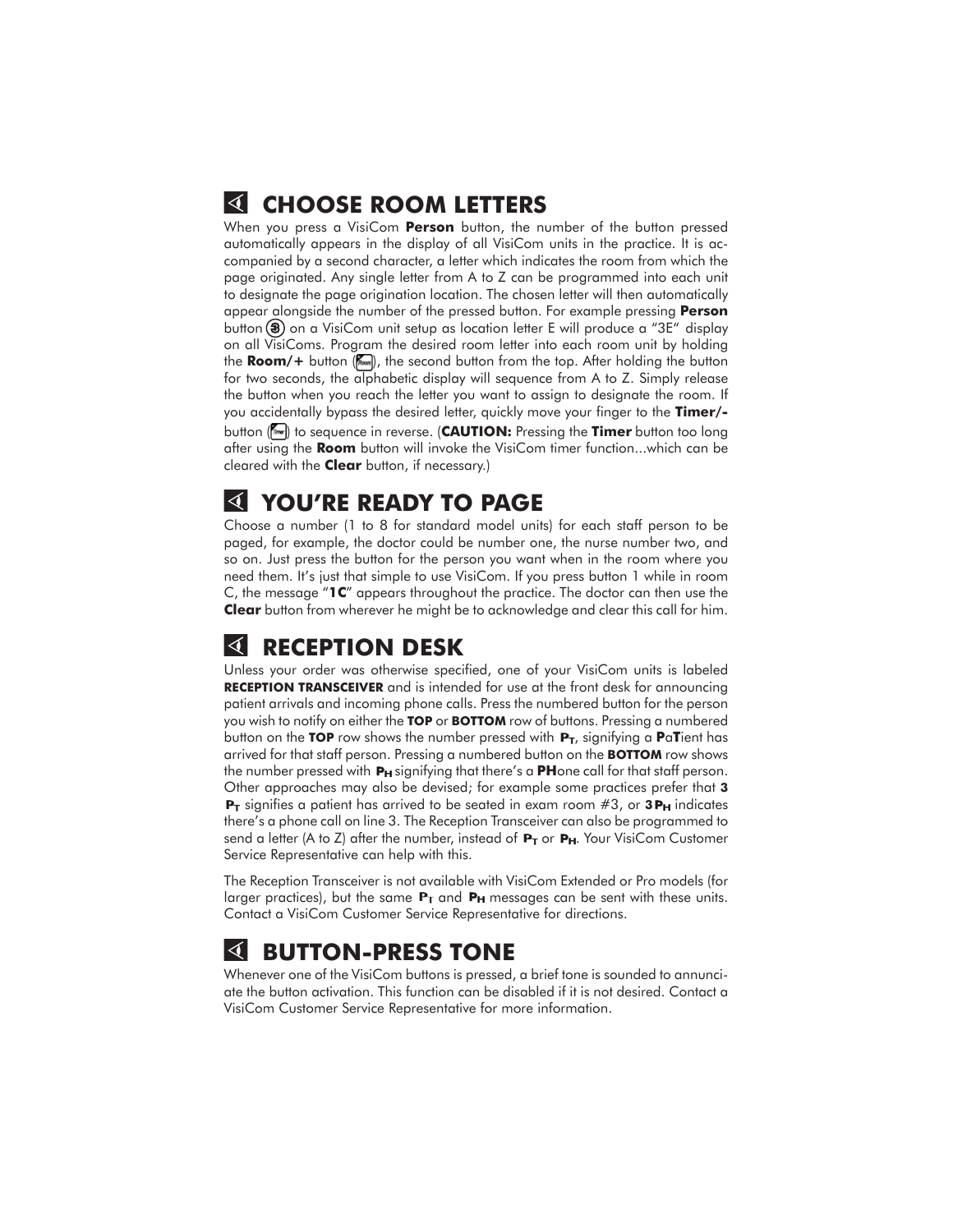#### **EXPANDED DISTINCTIVE SOUNDS**

Each VisiCom message is accompanied by a programmable chime tone. This sound lets everyone know that a new message has been received. There are several sound options, including independent room-by-room volume control, completely silent operation, a selection of tones to choose from, and VisiCom's exclusive **DISTINC-TIVE TONE** feature. With distinctive tones, you choose which tone is sounded when various staff members receive a message. For example the Receptionist could have a unique tone not assigned to anyone else, doctors and nurses could have special tones, and messages for assistants might be silent. It's completely up to you to choose the configuration that meets the needs of the practice.

VisiCom provides a special demonstration mode to acquaint users with the eight available sounds. Hold down the **Menu/**  $\int$  button (**Refect)** for 3 seconds to activate the sound demonstration mode. In demonstration mode, button 1 produces tone 1, button 2 produces tone 2 and so on. Press the **Clear** button to return to normal operation when you have finished evaluating the tones. If you don't plan to use personalized individual tones, then simply choose which of the eight tones you want to announce **all** messages and set that option on Menu Option Number 6. An instruction sheet entitled **VisiCom 3000 Tone Programming** can be found under **What's New** at www.visicom.net, or is available from your VisiCom Customer Service Representative. It provides complete instructions for setting your selected system chime or for setting personalized individual tones.

Alternately, the various sound options may be programmed at a later time, after you're more familiar with VisiCom.

#### **HARDWIRE OPTION**

VisiCom units can be hardwired together if desired. A single pair low-voltage cable run from unit to unit guarantees faultless message delivery in the unlikely event your building cannot support wireless communications. This is seldom needed, though, and as such, wireless communications should be tested long before hardwiring is considered...with one exception. When older VisiCom units (models 2300 and 2310) are to be used in conjunction with newer RF units (model 3000, or higher), a hardwire interface between any one older and any one new RF unit will be needed to permit the entire system to intercommunicate. A onetime setting change is needed to enable the interface between old and new units and can be explained by your Customer Service Representative.

### **STAFF LOCATOR**

A new VisiCom feature allows staff members to be located at all times. In order for VisiCom units to identify a person's location, that person must have checked into the VisiCom unit upon entry to that location. To check in, a person simply presses and holds his/her assigned **Call** button continuously for two seconds. That person can then be located on any VisiCom unit in the facility by simultaneously pressing two buttons: the **Next** button and the **Room/+** button (with at the same time. A list of all staff members who have checked into any rooms is immediately displayed. A small-format digit indicates the checked-in person's number next to the room letter (same as VisiCom unit ID) they're checked into. For example,  $\equiv$  indicates person 3 is presently in room B. Pressing the **Room/+** button (...) proceeds through the list of all who have checked into rooms. Pressing the **Clear** button returns the VisiCom unit to normal message display operation.